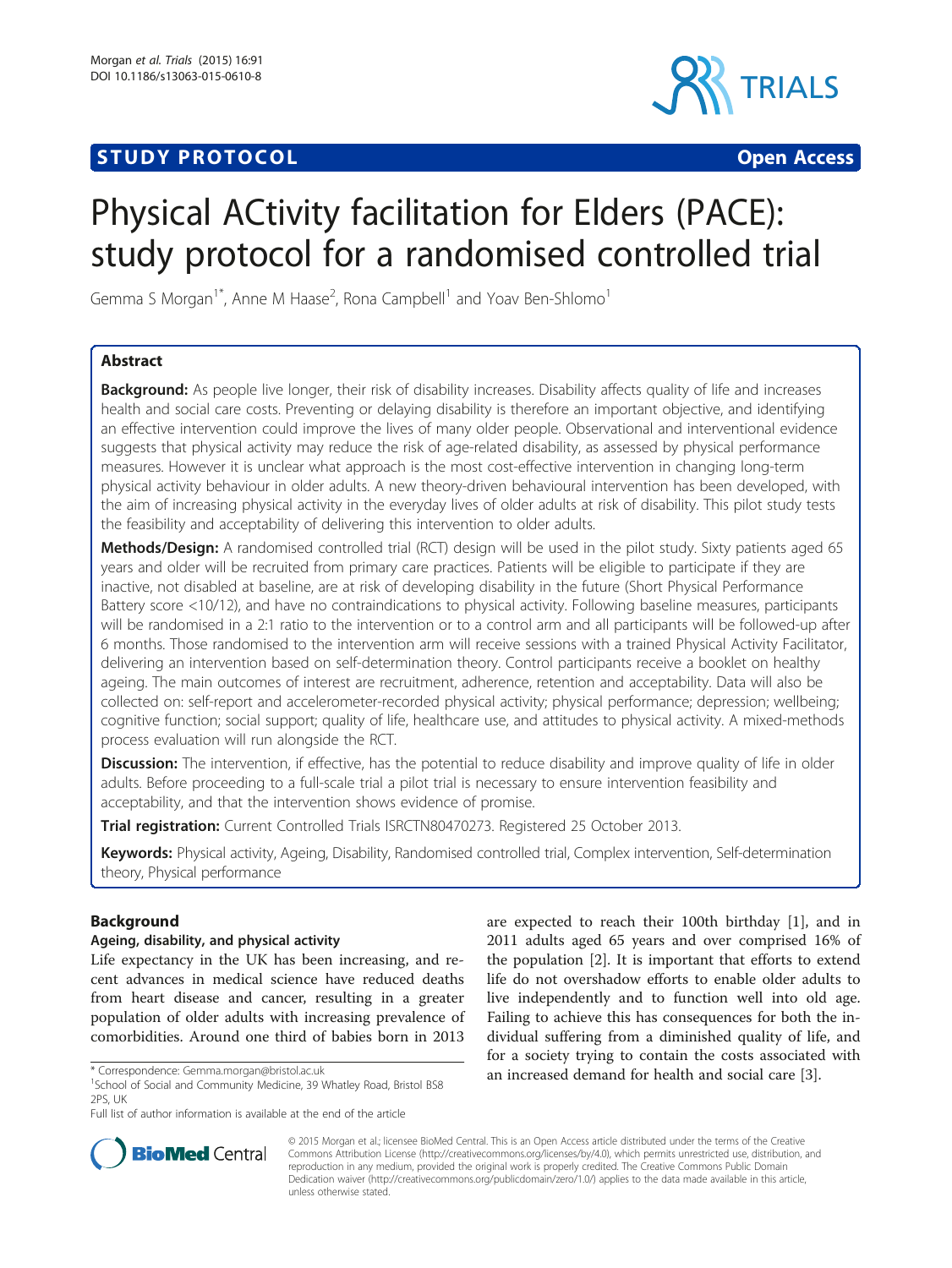Successful ageing necessitates the prevention of physical disability. The classic model of disability by Nagi [[4\]](#page-6-0) described a step-wise pathway from physiological pathology to performance limitations, which affect social roles and tasks, causing disability. Verbrugge and Jette [\[5\]](#page-6-0) and more recently Rejeski et al. [\[6](#page-6-0)] have identified key modifiers along the disability pathway, including lifestyle behaviours and psychosocial attitudes. Researchers have been interested in identifying those key modifiers or risk factors, as they may provide an opportunity to intervene and prevent, or at least delay, age-related disability.

There is now a considerable body of observational research suggesting that physical activity is associated with physical function in later life, and that physical activity interventions in community-dwelling older adults may prevent or delay disability. Recommendations from the 2011 Chief Medical Officers' report on physical activity advised that adults over 65 years undertake at least 2.5 hours of moderate intensity physical activity per week, including sustained bouts of 10 minutes [\[7](#page-6-0)], yet we know from cross-sectional surveys that many older adults are not meeting this target [[8\]](#page-6-0). It therefore remains a key challenge to identify a cost-effective intervention that can increase physical activity in the long-term and can prevent disability in older adults in the UK.

#### Physical Activity Facilitation (PAF)

An existing intervention, successfully used to increase physical activity in adults with depression, has been modified and developed for application to a population of older adults at risk of disability. Physical Activity Facilitation (PAF) was first developed for the TREAD trial, aiming to help adults with depression by using PAF facilitators to deliver behaviour change techniques using motivational interviewing and counselling strategies [\[9](#page-6-0)]. In the TREAD study patients randomised to the intervention (PAF) arm were twice as likely to be physically active compared to controls at 8 months, and this effect was sustained beyond cessation of the intervention. The PAF intervention is based upon self-determination theory [\[10\]](#page-6-0), which purports that for an individual to modify their behaviour three core psychological needs must be met: the need for autonomy (having control and choice over activity); for competence (feeling capable about doing something); and for relatedness (feeling connected to and supported by others). The rationale and design of the original PAF intervention is described elsewhere [[11\]](#page-6-0). In summary, the PAF facilitator acts as the main agent of change, and aims to address the core psychological needs of participants through face-to-face and telephone sessions.

Older adults at risk of disability may share common features with adults with depression such as loneliness, lack of confidence, and apathy and it is, therefore,

possible that the PAF intervention will be effective in changing behaviour in the older adult population. The original PAF intervention has been further developed and modified to relate to a population of communitydwelling older adults, who are at risk of disability and therefore often in poorer physical health. Evidence of the motivators, barriers and challenges facing this population has been collected from a systematic synthesis of the qualitative literature on older adults and these data have led to the evolution and adaptation of the intervention for the PACE study. The PAF sessions are designed to be highly tailored to the individual participant's circumstances, whilst staying true to the core principles of selfdetermination theory. The focus is on 'lifestyle' physical activity, that is including activity into an individual's dayto-day life and daily routine, though participants interested in more formal exercise or sport sessions are also supported to achieve this.

#### Measuring disability

In order to assess whether physical activity interventions make a clinically significant difference to the lives of older adults, it is necessary to identify an appropriate measure of disability. This is challenging because Nagi's concept of disability requires a judgement of impairment in an individual's social role which is difficult to assess in a research clinic setting. Previous studies have used a variety of outcomes including severe mobility limitation, nursing home admission, and self-reported measures of activities of daily living (ADL) [\[12](#page-6-0)]. However there are theoretical and practical limitations to these tools, particularly in randomised controlled trials (RCTs) where events such as nursing home admission may be rare, and self-report measures are susceptible to reporting bias, especially when participants are unblinded [\[13\]](#page-6-0). A measure of disability more recently used in research settings is 'mobility disability', that is the inability to complete a measured walking track within a specified time. Mobility disability is thought to represent a close approximation to disability, as it is assumed that the ability to mobilise is central to an older individual's quality of life and ability to fulfil the activities of daily living [\[14\]](#page-6-0).

Helpfully, a set of objective physical performance criteria has been identified that provides convincing prognostic information of the risk of age-related disability. The prognostic tool comprises measures of standing balance, gait speed, and chair rise and is known as the Short Physical Performance Battery (SPPB) [\[15\]](#page-6-0). Scores on the SPPB have been found to be highly predictive of newonset disability, both self-reported and objective [[16](#page-6-0)], and can predict loss of mobility, hospitalization, nursing home admission, and death. The SPPB measures may therefore be used as a screening tool to identify patients most likely to benefit from an intervention, and this approach has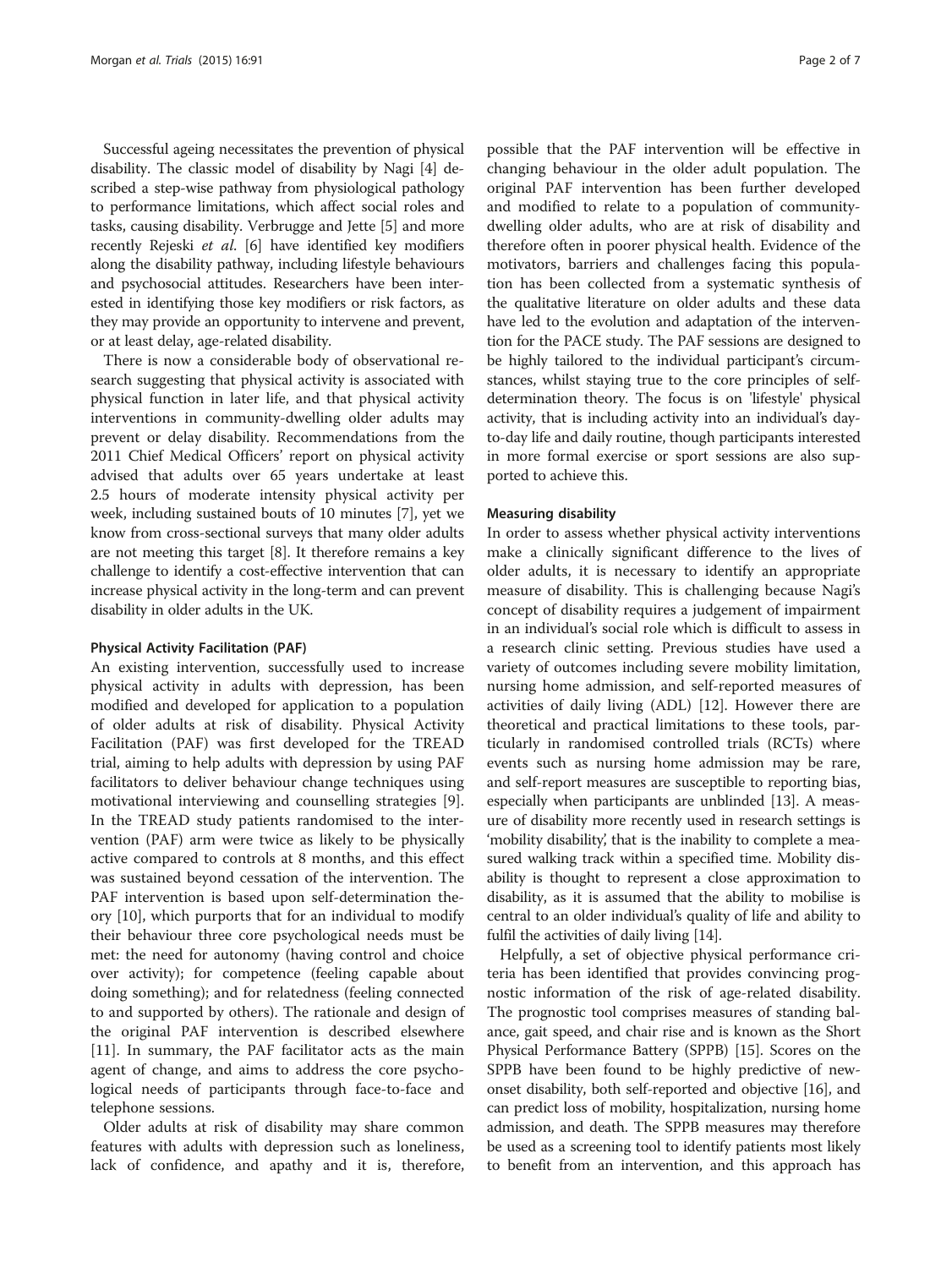been used in several large-scale physical activity studies. In addition to their prognostic value, the SPPB, along with grip strength, also reflect an individual's muscle strength and motor control. Since these functions are necessary for the basic tasks of independent living, the SPPB and grip strength are also appropriate outcome measures in studies looking at prevention of disability they can be considered intermediary or proxy measures of disability.

#### Hypotheses

It is hypothesised that the PAF intervention will be effective in increasing physical activity in older adults at risk of disability, and that the increased physical activity will lead to a reduction in disability and/or improved physical performance, as measured using a timed walk and the SPPB.

#### **Objectives**

Before proceeding to a definitive RCT, it is important to ensure the feasibility of delivering both the intervention and a full-scale trial, as noted in the Medical Research Council (MRC) framework for the evaluation of complex interventions [[17\]](#page-6-0). Therefore, an exploratory pilot trial is necessary to ensure that the PAF intervention may be delivered as intended; to ensure the intervention reaches the intended population; and to ensure that the recruitment and trial processes are successful and acceptable to participants.

The objectives of the exploratory pilot trial are:

- 1) To establish whether the PAF intervention is acceptable for the target population, and to collect data to test elements of the theoretical basis of the study (the programme theory)
- 2) To assess the feasibility of undertaking a definitive and full-scale RCT of the PAF intervention in the target population, evaluating the process of recruitment, screening, randomisation, collection of baseline and outcome data
- 3) To explore and describe any trial design aspects that may require modification before proceeding to a full-scale trial
- 4) To provide estimates of the variability around the important parameters, necessary to calculate the sample size and resources required for an adequately-powered full-scale trial.

As this study investigates a complex social intervention, the aim is to undertake a 'realist RCT', establishing what works, for whom, under what circumstances [[18\]](#page-6-0). There will, therefore, be considerable emphasis on process evaluation and qualitative methodologies to understand underlying mechanisms.

## **Methods**

## Study design

The study is funded by the National Institute of Health Research (NIHR) as part of a Doctoral Research Fellowship award. Ethical approval was received from the Humber Bridge Research Ethics Committee (REC), later transferred to South Yorkshire REC (reference: 13/YH/0319).

The trial is a rater-blinded controlled trial using a concealed computer-generated random allocation sequence. Recruitment will run between April 2014 and January 2015. Outcomes are assessed at 6 months by an independent research nurse blinded to the allocation sequence. Qualitative interviews and observations will form part of a process evaluation to explore acceptability and assess intervention fidelity.

#### Recruitment and randomisation

Sixty adults aged 65 years and over will be recruited from primary care practices across Bristol and the surrounding area. As this is a pilot study designed to explore feasibility, it will not be powered for a primary outcome. The sample size was selected to ensure sufficient numbers were available in both arms to provide useful data on process evaluation measures and variability in outcome measures. This sample size is consistent with other pilot studies of physical activity interventions [\[19,20\]](#page-6-0). The study will be open to both male and female participants; full eligibility criteria are listed in Table [1.](#page-3-0)

Up to six primary care practices will be selected from wards of differing deprivation level. We aim to evaluate alternative methods of recruitment in the study: conventional postal invitation and opportunistic recruitment by a researcher sitting in the waiting room. The effectiveness, acceptability, and feasibility of each recruitment method will be evaluated.

For practices using the postal invitation approach, general practitioners (GPs) will randomly select 375 patients from their list of eligible patients, excluding those they know to be ineligible, or those whom it would be inappropriate to approach (for example, those suffering from a recent bereavement). An invitation letter with a study information sheet will be sent to these patients. The invitation letter will contain a reply slip for interested individuals to make contact with the study team. Non-responders will be sent one reminder invitation. Interested individuals recruited through postal interviews will undergo telephone screening initially; this will enable exclusion of individuals who are already meeting the minimum recommended levels of physical activity, or who are unable to walk for a quarter of a mile. Patients eligible at this stage are invited to a clinical screening clinic.

In practices using opportunistic waiting room recruitment, older patients attending the practice for appointments will be approached by a researcher prior to their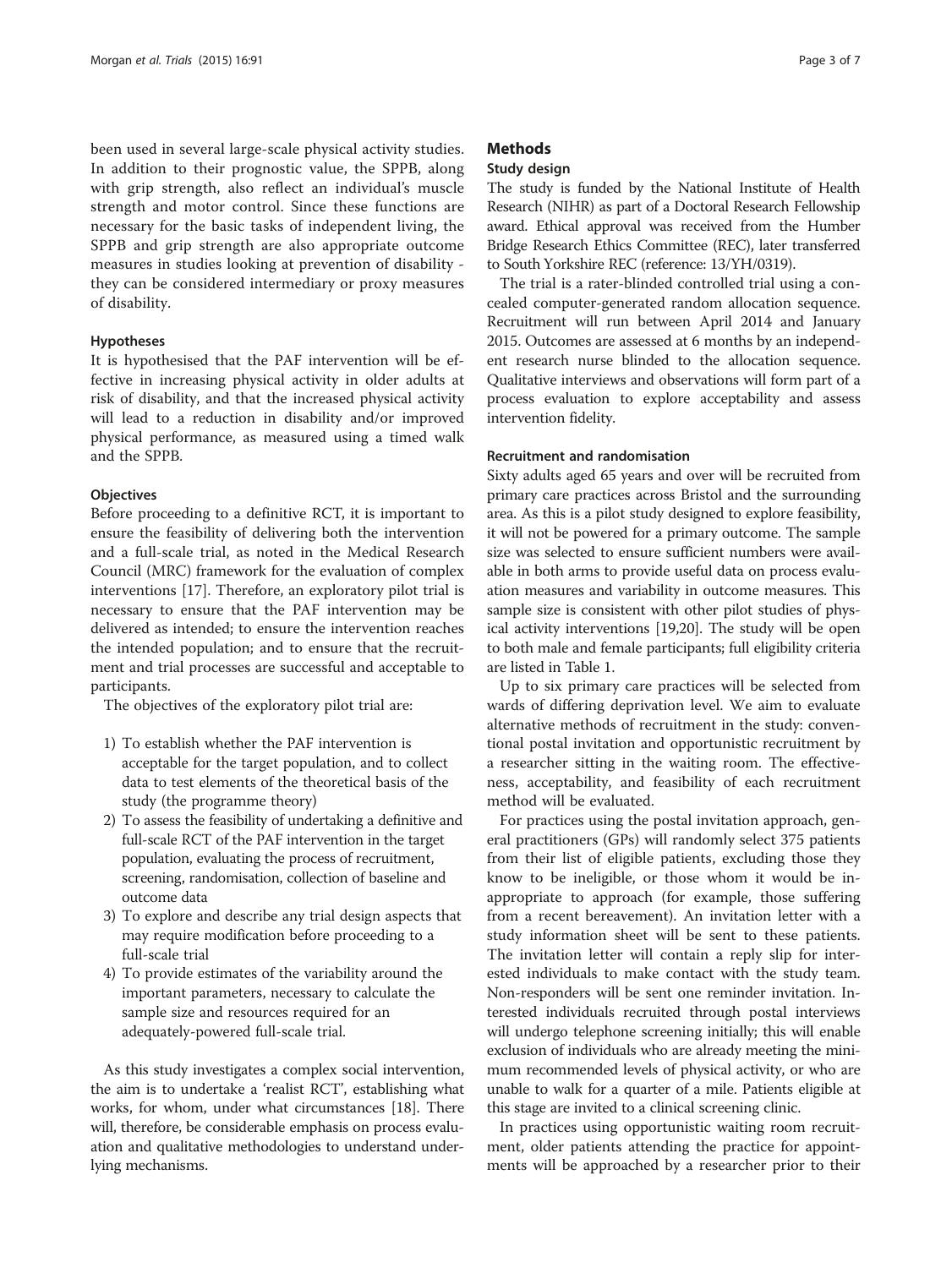#### <span id="page-3-0"></span>Table 1 Eligibility criteria

| Inclusion criteria        |                                                                                                                                                                                                                                                                                                                                                                                                                                           |  |  |
|---------------------------|-------------------------------------------------------------------------------------------------------------------------------------------------------------------------------------------------------------------------------------------------------------------------------------------------------------------------------------------------------------------------------------------------------------------------------------------|--|--|
|                           | Aged 65 years or older                                                                                                                                                                                                                                                                                                                                                                                                                    |  |  |
|                           | Community-dwelling, including those in sheltered accommodation                                                                                                                                                                                                                                                                                                                                                                            |  |  |
|                           | Inactive: undertaking less than 150 minutes of moderate, or 75 minutes of vigorous, physical activity per week                                                                                                                                                                                                                                                                                                                            |  |  |
|                           | Non-disabled at baseline: able to complete a 4-metre walk at a speed of 0.8 m/s or greater, without sitting,<br>leaning, using a walking aid or another person                                                                                                                                                                                                                                                                            |  |  |
|                           | At risk of subsequent disability: scoring less than 10 out of 12 on the SPPB                                                                                                                                                                                                                                                                                                                                                              |  |  |
| <b>Exclusion criteria</b> |                                                                                                                                                                                                                                                                                                                                                                                                                                           |  |  |
|                           | Unable to participate in the intervention or study due to speech, language, or sensory problems                                                                                                                                                                                                                                                                                                                                           |  |  |
|                           | Resident in a nursing home                                                                                                                                                                                                                                                                                                                                                                                                                |  |  |
|                           | Plans to move out of the area within 6 months of the screening clinic visit or to be away for more than 8<br>consecutive weeks during this period                                                                                                                                                                                                                                                                                         |  |  |
|                           | Currently participating in an exercise-on-prescription or rehabilitation programme or study                                                                                                                                                                                                                                                                                                                                               |  |  |
|                           | A documented or patient-reported medical condition including but not limited to: severe arthritis; lung disease<br>requiring home oxygen; serious cardiovascular disease; past history of cardiac arrest; implantable cardioverter<br>defibrillator; neuromuscular or musculoskeletal conditions exacerbated by exercise; moderate or severe cognitive<br>impairment or dementia; severe uncontrolled psychiatric illness; multiple falls |  |  |
|                           | Investigator concern about an individual's safety or ability to adhere to the intervention                                                                                                                                                                                                                                                                                                                                                |  |  |

Abbreviation: SPPB Short Physical Performance Battery.

appointment. The researcher will check the basic eligibility criteria at this stage, and those interested and potentially eligible will be invited to a clinical screening appointment.

At the clinical screening appointment patients will be objectively assessed as 'non-disabled' using a timed 4-metre walk. This assessment is practical and highly predictive (>90%) of successfully completing the wellestablished 400-metre walk test within 15 minutes [[21](#page-6-0)]. Individuals will also be assessed as 'at risk of disability' using the SPPB. Scores of less than 10 out of 12 on the SPPB represent up to a 5-fold increased risk of new-onset disability within 4 years [[16\]](#page-6-0); this will be the threshold for inclusion in the PACE study and is consistent with the threshold used in other physical activity intervention trials [\[14\]](#page-6-0).

Before the clinical screening appointment, potentially eligible patients will be sent a questionnaire in the post for prior completion, containing self-report measures of physical activity [[22\]](#page-6-0), motivation for physical activity, and mood [\[23](#page-6-0)]. At the clinical screening appointment patients will be asked about specific medical conditions that may mean physical activity is contraindicated, such as unstable angina or critical heart valve disease, based upon the eligibility criteria. Should the study investigator have concerns about the suitability of a patient for the study then these concerns may be discussed with the patient's GP before enrolment.

Eligible patients will provide informed written consent and will be enrolled in the study immediately following the clinical screening appointment. Further baseline measures will be completed at this time (Table [2](#page-4-0)). Participants will also be provided with an ActiGraph GT1M accelerometer to be worn on the hip for 7 days and a journey log to document trips made during this period.

Randomisation will use a sequence minimising on age, gender, and GP practice. This will be computer-generated by the Bristol Randomised Trials Collaboration, a UK Clinical Research Collaboration (UKCRC)-registered clinical trials unit. The randomisation ratio will be 2:1 favouring the intervention arm (40 participants) over the control arm (20 participants). Once the participant has been allocated to either the intervention or control arm, this assignment will be made available to the researcher and participant: it is not possible to blind participants to the treatment allocation. Participants' GPs are contacted following each enrolment and are briefed about the exclusion criteria, to ensure no patient is enrolled inappropriately.

#### Treatment arms

Participants randomised to the intervention arm will be contacted by a trained PAF facilitator. It is anticipated that if cost-effective, the PAF intervention could be delivered by nurses or healthcare workers in community settings and so a background in physical activity or healthcare is a desirable, but not essential criteria for appointment. For the pilot trial 2 PAFs will be appointed and will receive a 3-day training course covering the theoretical background to the intervention, the principle behaviour change strategies relevant to the intervention, and an introduction to communication using motivational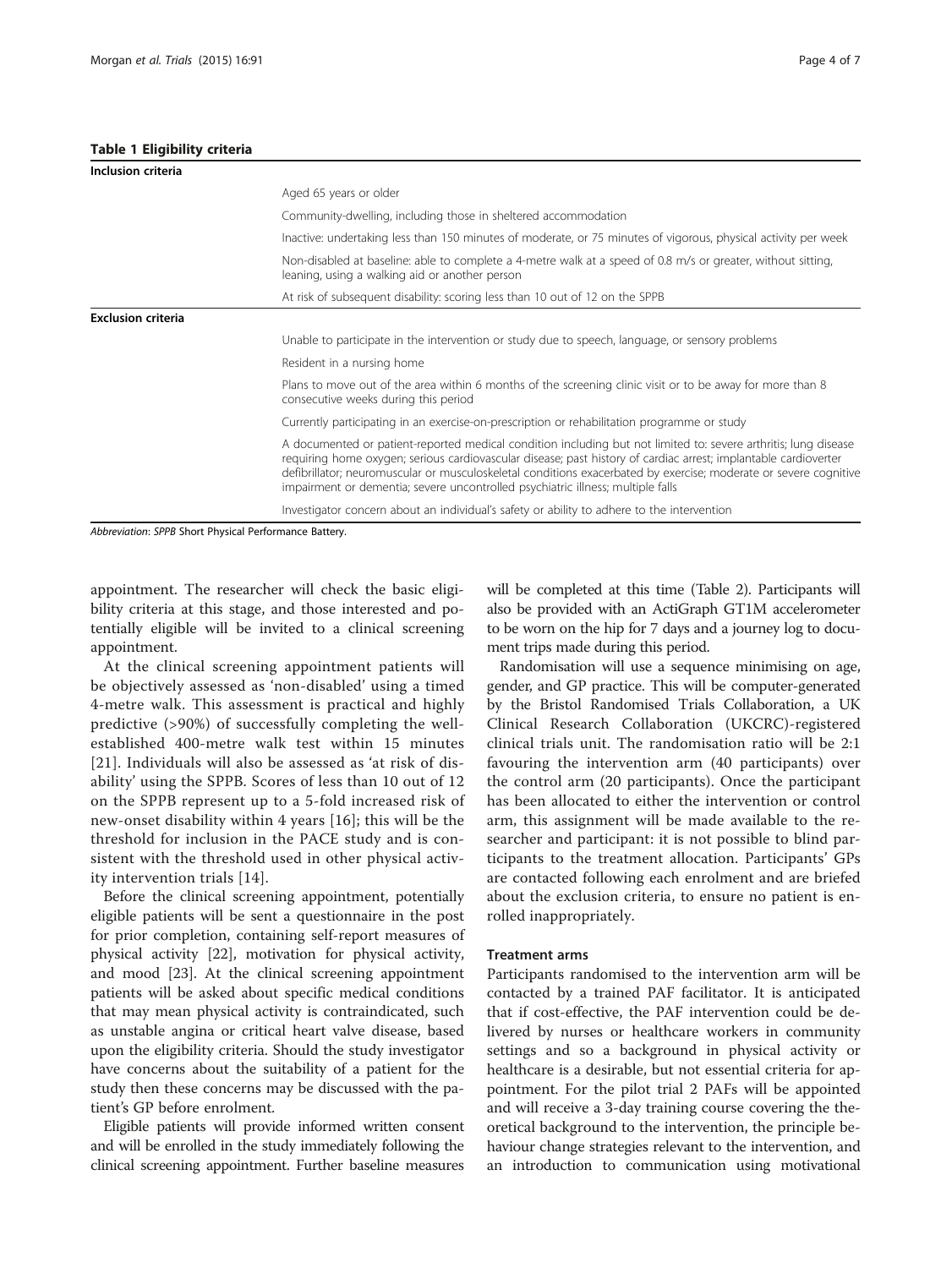## <span id="page-4-0"></span>Table 2 Baseline and follow-up measures

|                                                          | Month 0 | Month 0        | Month 6         |
|----------------------------------------------------------|---------|----------------|-----------------|
| Measure                                                  | Home    | Baseline visit | Follow-up visit |
| General                                                  |         |                |                 |
| Medical and drug history                                 |         | ✓              |                 |
| Sociodemographic details                                 |         | ✓              |                 |
| Athropometry (weight $\pm$ height)                       |         |                | ✓               |
| Physical function and disability                         |         |                |                 |
| Timed 4-m walk                                           |         | ✓              |                 |
| Short Physical Performance Battery (SPPB)                |         |                |                 |
| Grip strength                                            |         |                | ✓               |
| Lawton's scale of instrumental ADL                       |         |                | ℐ               |
| Physical activity                                        |         |                |                 |
| ActiGraph GT1M accelerometer                             |         | ✓              | ✓               |
| PASE questionnaire                                       | ✓       |                |                 |
| Mood                                                     |         |                |                 |
| Geriatric Depression Scale (15-part)                     | ✓       |                | ℐ               |
| Cognitive                                                |         |                |                 |
| Montreal Cognitive Assessment (MoCA)                     |         | ✓              | ✓               |
| Process measures                                         |         |                |                 |
| Physical activity outcome expectations scale             |         | ✓              | ✓               |
| Motivation for physical activity (BREQ-2) scale          | ✓       |                |                 |
| Autonomy support scale (intervention group)              |         |                |                 |
| Psychological need satisfaction in exercise <sup>a</sup> |         | √              |                 |
| Social Support Questionnaire (SSQ)                       |         |                |                 |
| Basic Psychological Needs Scale                          |         |                | ✓               |
| Quality of Life                                          |         |                |                 |
| European Quality of Life 5 Dimensions (EQ-5D)            |         | ✓              | ℐ               |
| ICEpop CAPability measure for Older people               |         | ✓              |                 |
| Health service use                                       |         |                |                 |
| Primary and secondary care consultations                 |         |                | ℐ               |
| Care home and hospital admission                         |         |                | ✓               |

<sup>a</sup>NB in this scale the term 'exercise' will be replaced by 'physical activity'.

ADL, activities of daily living. BREQ, Behavioural Regulation in Exercise Questionnaire.

interviewing techniques. A comprehensive manual will be provided, and training sessions will be evaluated by observation, audio recording and transcription, and PAF feedback. PAF facilitators will have access to regular and frequent supervision and support throughout the trial.

Each intervention participant will receive an initial face-to-face PAF session, and after this participants will be offered up to two further face-to-face sessions, and up to nine telephone support sessions. These sessions are not at fixed intervals but are flexibly tailored to suit the participant and their progress. All intervention participants are offered the opportunity to involve a spouse, friend or close social partner in the sessions, or in supporting them to increase their activity levels. Worksheets designed to assist with behaviour change techniques such as goal setting and feedback are available for participants to use if they choose. PAF facilitators will keep detailed logs of each session and will reflect on how they are addressing the theoretical components of the intervention.

Participants allocated to the control arm will receive a booklet on healthy ageing, containing health promotion messages such as healthy diet, physical activity, and falls prevention. This is produced by Age UK, is publicly available and is, therefore, compatible with 'usual care'.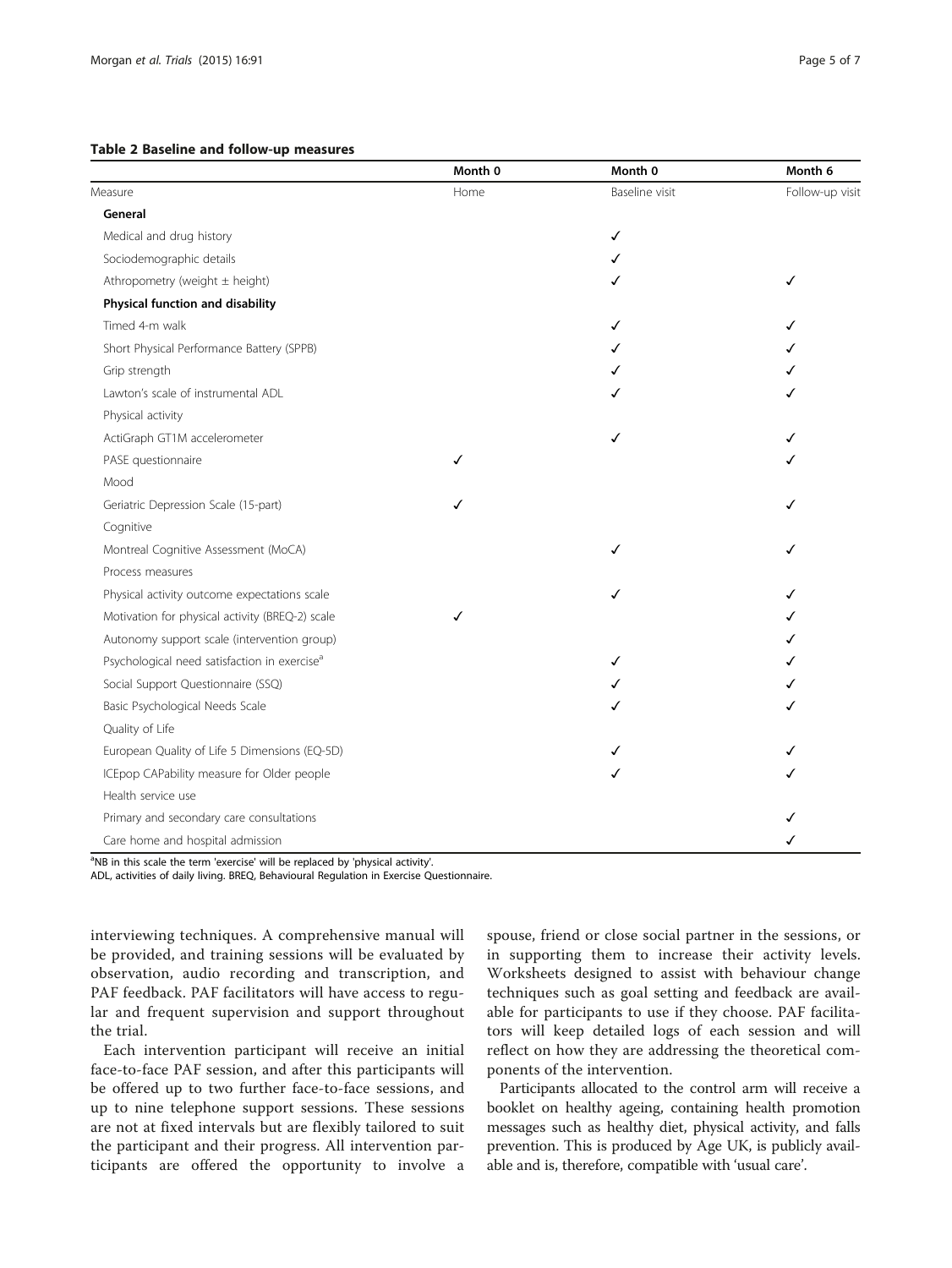#### Measures and analysis

The main quantitative outcomes will be recruitment, adherence, and retention rates, in order to inform the design of a future full-scale trial. All participants will be followedup 6 months after enrolment, and the baseline measures undertaken at month 0 will be repeated by a trained practice nurse or healthcare assistant who is blinded to the treatment allocation. Simple descriptive statistics will be used to describe the distribution and baseline variability of all outcomes of interest, and effect sizes may be calculated to assess for evidence of promise, whilst accepting that the study will not be powered to provide strong evidence against the null hypothesis. The variability of the parameters will contribute to a sample size calculation for the full-scale trial.

In the full-scale trial the primary outcomes will be the ability to complete the 4-metre walking test and the SPPB. Secondary outcomes will include physical activity (measured objectively and by self-report); body mass index (BMI); grip strength; and measures using the following tools: Lawton's self-reported ADL [[24](#page-6-0)]; Geriatric Depression Scale [\[23\]](#page-6-0); Montreal Cognitive Assessment (MoCA) [[25](#page-6-0)]; and the Social Support Questionnaire (SSQ) [\[26\]](#page-6-0). Costs of the intervention will be documented, and healthcare use estimated from primary care records. The cost-effectiveness of the intervention may be estimated using data from the European Quality of Life 5 Dimensions (EQ-5D) [[27\]](#page-6-0) and ICECAP-O [[28](#page-6-0)] quality of life tools. Full details of the measures collected in the pilot trial are shown in Table [2.](#page-4-0)

Adverse events may be expected in physical activity trials. Participants in both study arms will be asked about adverse events regularly; all adverse events will be reviewed and recorded. Serious adverse events will be reported to the sponsor and an independent clinical geriatrician, who will be responsible for discussing any concerns with the sponsor and advising the study team accordingly.

#### Process evaluation

In order to evaluate whether the intervention operates as anticipated, process measures of physical activity expectations, motivations, and psychological needs satisfaction will be collected. These data will be supported by data gathered from qualitative interviews to assess whether the intervention is functioning at the levels expected. PAF sessions will be audio-recorded where possible and observed, allowing assessment of fidelity of the intervention. A purposefully-selected sample of participants will be asked to participate in a semi-structured interview. The interview will explore experiences of the intervention and trial, and attitudes and beliefs about physical activity. In addition, semi-structured interviews will be held with GPs, nurses, and primary care staff involved in the PACE study, and with the PAF facilitators, to explore their attitudes to the intervention and their experiences of the pilot trial. Interviews will be audio recorded, transcribed, and analysed using the Framework approach [[29](#page-6-0)].

#### Trial Advisory Committee

As this is a pilot study, no formal data monitoring committee will be convened. However the study has a Trial Advisory Committee (TAC), comprising an academic general practitioner, clinical geriatrician, and academics experienced in trial design, physical activity interventions in older adults, and statistics. The TAC provides advice on study design, adverse events, and data analysis.

#### **Discussion**

This pilot RCT and exploratory study aims to assess the feasibility of using a novel theory-based intervention, customised for an older population, as a means of increasing physical activity and physical performance. When evaluating a new individual-level intervention, first targeting those with the greatest capacity to benefit often leads to the most efficient use of limited resources. It is thus important to focus initially on identifying a healthy population who are 'at risk' of future disability. Should the intervention appear effective in this group, it may then be appropriate to evaluate the intervention whilst adopting a 'population approach', accepting that the individual health gain to individuals at low risk is unlikely to be as great as to those at higher risk of disability. Ultimately however, if the intervention is shown to be cost-effective, eventual implementation of the PAF intervention in routine care could impart considerable public health benefits, and lead to substantial improvements in quality of life for older adults.

## Trial status

Recruiting.

#### Abbreviations

ADL: activities of daily living; BMI: body mass index; GP: general practitioner; ICECAP-O: ICEpop CAPability measure for Older people; MoCA: Montreal Cognitive Assessment; MRC: Medical Research Council; PACE: Physical ACtivity for Elders; PAF: Physical Activity Facilitation; RCT: randomised controlled trial; REC: Research Ethics Committee; SPPB: Short Physical Performance Battery; SSQ: Social Support Questionnaire; TAC: Trial Advisory Committee; TREAD: TReatment with Exercise Augmentation for Depression; UK: United Kingdom; UKCRC: UK Clinical Research Collaboration.

#### Competing interests

Rona Campbell is a Director of DECIPHer Impact limited, a not-for-profit company, wholly owned by the Universities of Bristol and Cardiff, which exists to licence and support the implementation of evidence-based public health interventions. The remaining authors declare that they have no competing interests.

#### Authors' contributions

GM, AH, RC, and YBS have made substantive intellectual contributions to the study. All authors read and approved the final manuscript.